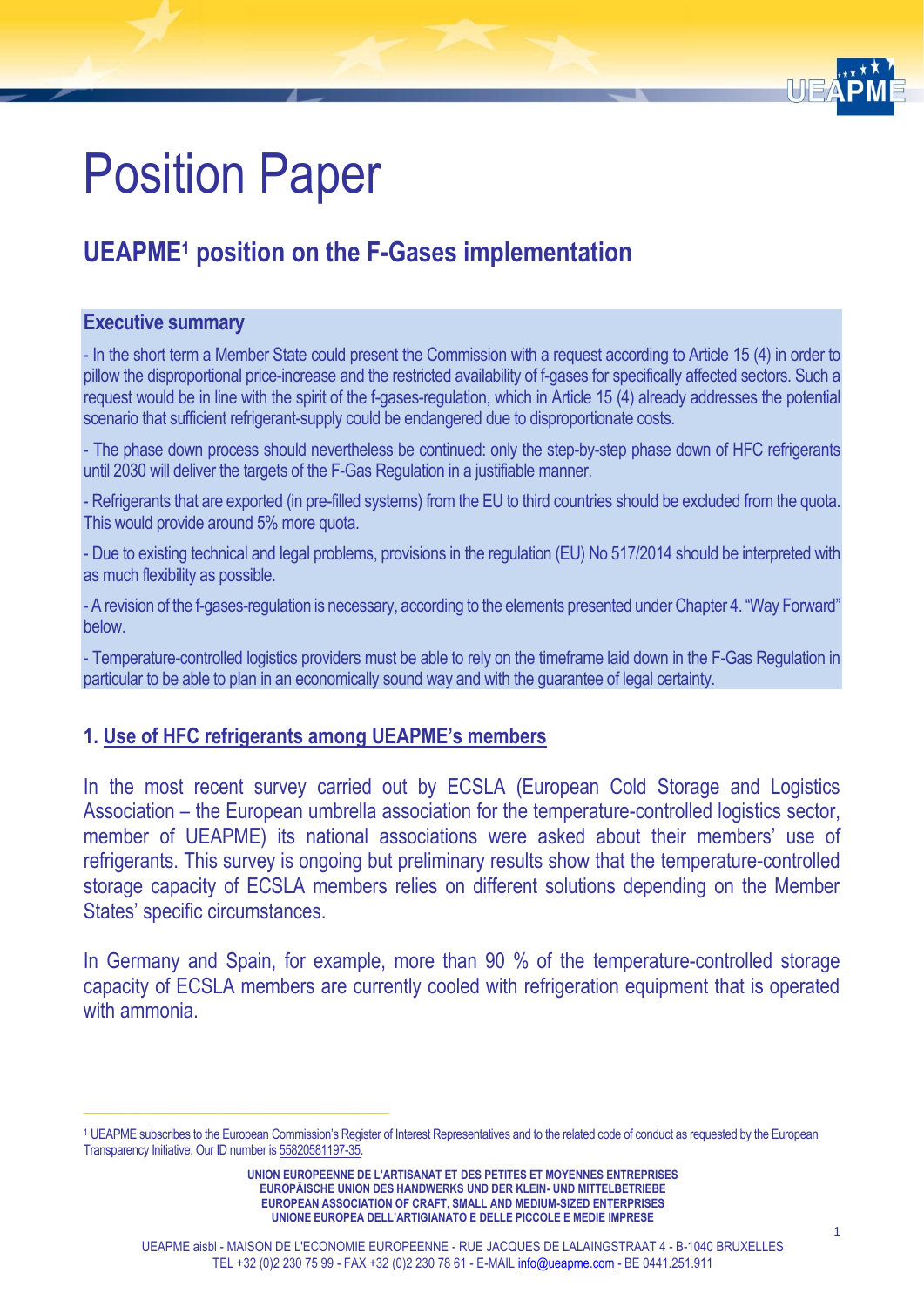

Unlike in France, the use of alternative refrigerants to HFCs, such as ammonia or CO2, was not always feasible in certain member states as late as mid- to late 2000s. Cold stores built in those years or anticipating on their obligations regarding the use of ODS (ozone depleting substances) could not avoid using HFCs, and for negative temperatures this means using HFC-R404A.

In this context ECSLA members appreciate the clarity of the objectives of the F-Gas Regulation and the clarity on the deadlines. This has enabled them to include the objectives of the F-Gas Regulation in their long-time investment and business plans. As the planning period to build and realise temperature-controlled warehouses takes a lot of time, getting the relevant permits from the competent authorities is a long process. Building a cold store therefore takes several years and requires extensive planning.

However, investment into new installations – investment plans run for 20 years and more - are ongoing and ECSLA's members invest in long term sustainable solutions based on ammonia and CO2. They are very much aware of the provisions of the F-Gas regulation and have made plans accordingly. It is however of utmost importance that these long-term investments can rely on guaranteed planning and legal security.

#### **2. HFC refrigerants development (Availability and Price)**

#### **General aspects**

The recast of the EU F-gas Regulation (EU) No 517/2014 introduces a quota system based on CO2-equivalents. The aim of this quota system is to massively reduce the production, import and, as a consequence, the use of f-gases with a high global warming potential (GWP). It is precisely this quota system that is causing disproportional disruptions in the supply of f-gases in refrigeration, air conditioning and heat pumps.

Since the beginning of 2017, massive price increases for common refrigerants have been recorded. These price increases amount to up to 750% within 6 months only (see Table 1). At the same time, the available quotas are not fully used, as stated in the European Commission's Evaluation of the Quota Allocation Methodology (COM (2017) 377 final). The massive price increases since the end of 2016 and supply bottlenecks affect several Member States, such as Germany, France, Italy, Sweden and Austria.

| (rounded)     | $1st$ Q 2017 | $2nd$ Q 2017 | $3nd$ Q 2017 | $4^{th}$ Q 2017 | $1st$ Q 2018 | $2nd$ Q 2018 | <b>Total price</b> |
|---------------|--------------|--------------|--------------|-----------------|--------------|--------------|--------------------|
|               |              |              |              |                 |              |              | <i>increase</i>    |
| R-134a        | 10%          | 45%          | 82%          | 50%             | 25%          | <b>20%</b>   | 654%               |
| <b>R-404A</b> | 15%          | 111%         | 200%         | 20%             | 25%          | 20%          | 1.312%             |
| <b>R-507A</b> | 15%          | 111%         | 200%         | 20%             | 25%          | 20%          | 1.312%             |
| <b>R-407C</b> | 10%          | 45%          | 82%          | 50%             | 60%          | 20%          | 837%               |
| <b>R-410A</b> | 10%          | 58%          | 110%         | 50%             | 30%          | 20%          | 856%               |

(Table 1: Price development in Germany. Since 2 nd quarter 2018, further price increases are observed.)

The following is an example of the Austrian situation: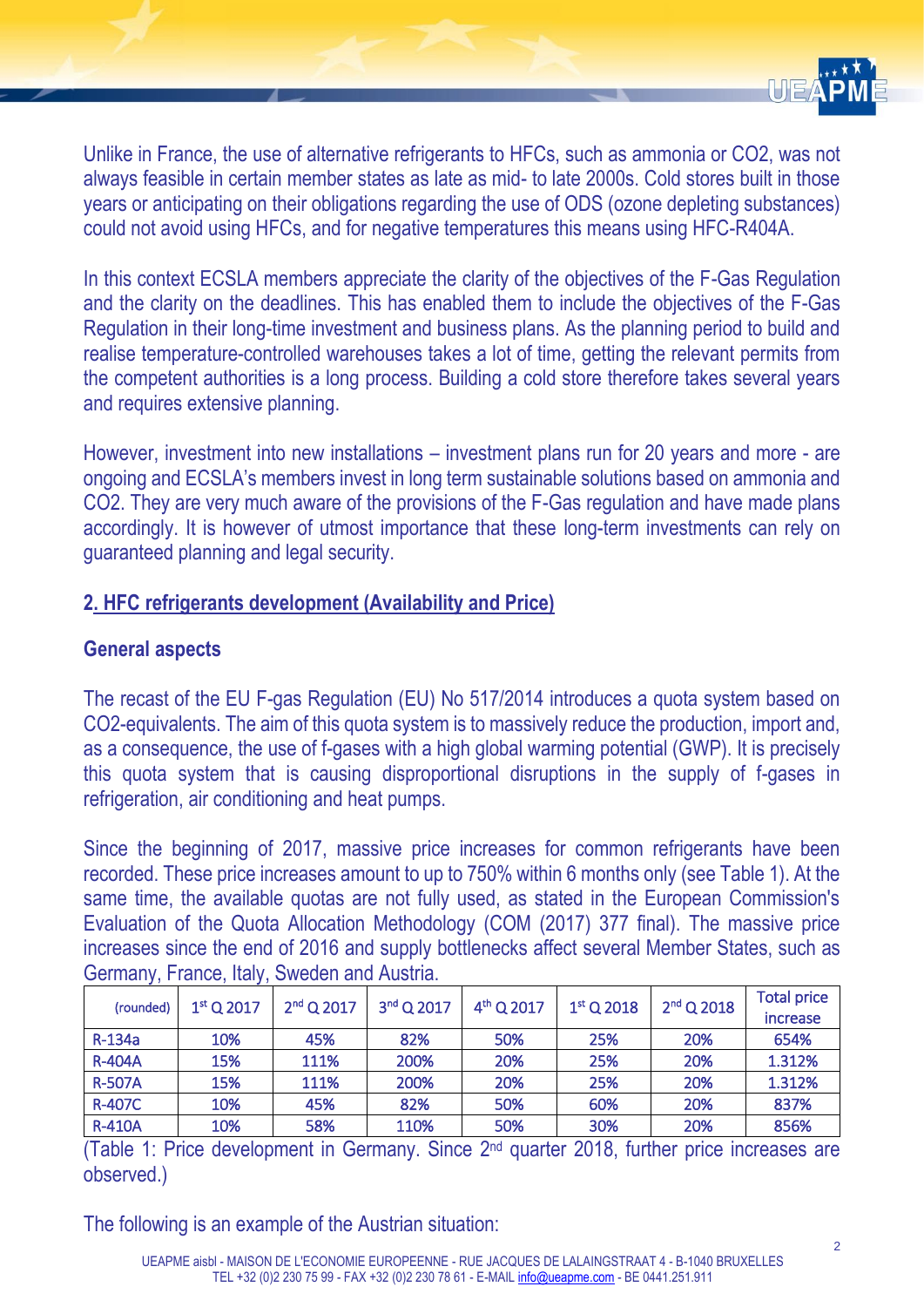

The Austrian refrigeration, air-conditioning and heat pump sector is unequivocally committed to the fundamental objective of the EU f-gases regulation and has proactively embraced its responsibility towards the environment for decades. In the period from 1990 to 2010, refrigerant greenhouse gas emissions in Austria were reduced by about 80%. The emission reduction of approx. 80% in the specified period is primarily due to the following factors:

- 1. shift to refrigerants with a lower global warming potential,
- 2. a considerable reduction of leakage-rates of devices and plants,
- 3. the excellent qualification of Austrian specialists and

4. despite a large increase in refrigeration, air conditioning and heat pump systems and equipment in the specified period, the refrigerant consumption [kg/year] could be kept stable by practical optimization measures.

Based on decades of experience, the Austrian economy has come to the conclusion that a successful substitution of refrigerants can only happen cautiously and by considering a larger context. In this sense, a 4-pillar model was developed. This model takes into account various equally important factors for a concrete system. Those are:

- eco-efficiency,
- energy efficiency,
- safety and
- manageability.

#### **Impact**

The estimated and immediate economic damage for the refrigeration, air conditioning and heat pump service-sector, in Austria was around  $\epsilon$  10 million only in 2017. Far more problematic, however, is the fact that some of the refrigerants are available only very irregularly or not at all. The next reduction-step of the quotas from 93% in 2017 to 63% in 2018 is expected to even further exacerbate the situation.

Many, especially SME-structured refrigeration, air conditioning and heat pump equipment manufacturers/maintainers, will no longer be able to meet the needs of their customers. The lack of refrigerants, as well as the cost explosion and planning uncertainty have undermined the economic balance and contractual relationships between equipment installers and their customers. As a result, in some areas interruptions to the cooling chain (e.g. medical infrastructure, food hygiene, gastronomy or tourism) must be expected. With this, there is an immediate risk to the health and safety of consumers, because the uninterrupted maintenance of health and safety is not guaranteed by large-scale plants, but in total by the overwhelming large number of small and smallest refrigeration, air conditioning and heat pump systems.

On the basis of all this UEAPME sees the following areas as most critical, not only in Austria but in every Member State with the same situation: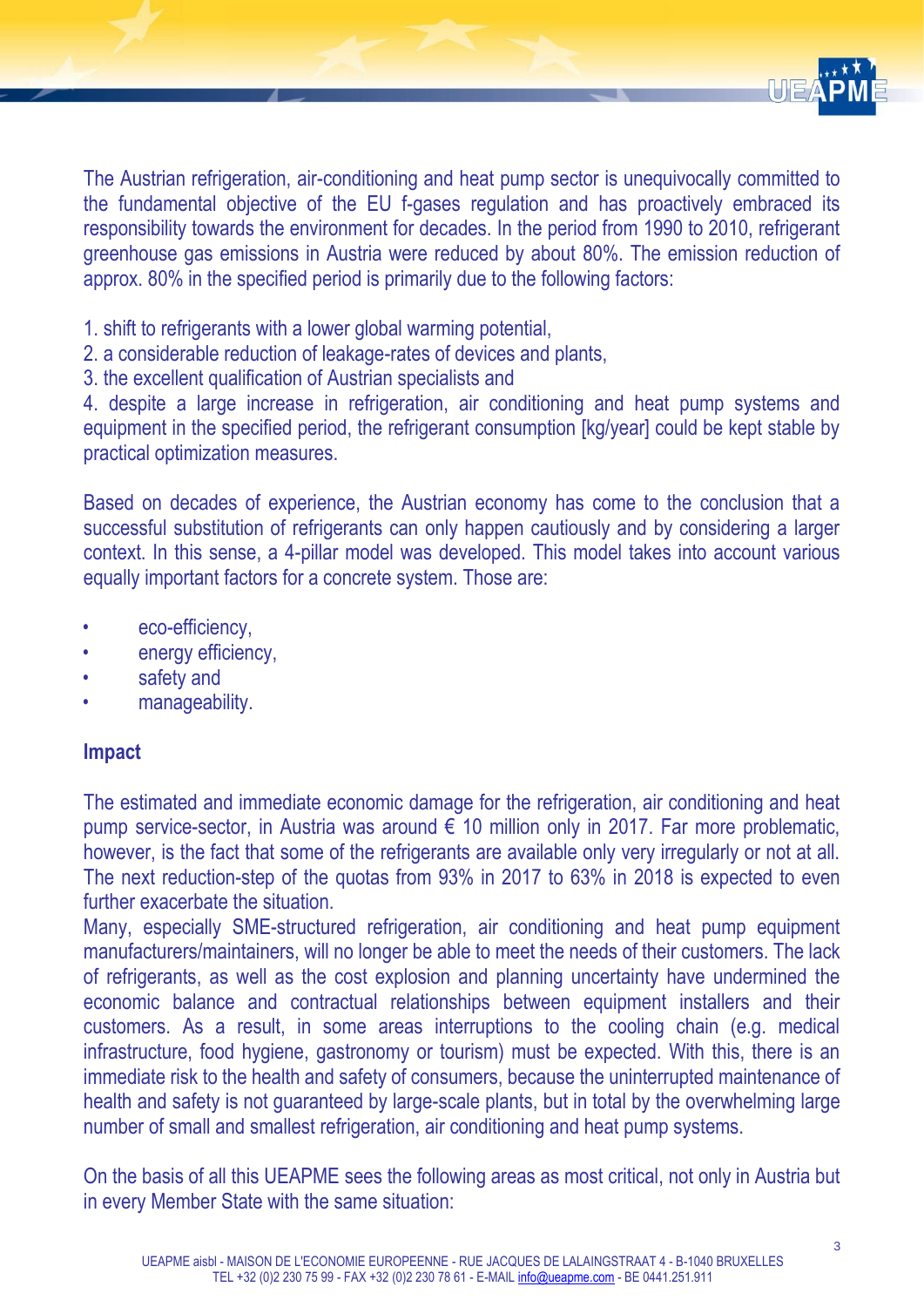

# 1. Guaranteed supply with refrigerants

As long as the adjustment to equipment operated with low GWP refrigerants has not yet taken place or cannot take place (e.g. due to not or not-sufficiently exiting substitutes), the adequate supply with necessary refrigerants is key to avoid a threat to health and safety.

#### 2. Constructional and structural limitations

Existing buildings, of any size and regardless of their use, provide only very limited structural possibilities to implement significant change to existing refrigeration, air conditioning or heatpump systems. For example, simple parameters like the room sizes can already be such practical limits. Furthermore, the installation of new system-components e.g. in the open air, that would be necessary for a modification of an existing system, usually will need additional approvals based on building law.

# 3. Operation of new equipment/systems

The installation of new equipment/systems is hindered by the limited availability of refrigerants including such with a low GWP. Finally, an operation for the expected useful life (of an average around 15 years) cannot be guaranteed, what in matters of investment is highly problematic for both, the customers and provider of such equipment/systems.

# Lack of legal and normative certainty

Essential product standards are established only now. Their implementation needs a reasonable amount of time, which is 2-3 years. For example, the European Commission took a decision about additional standardization activities only in November 2017. In this context the new working group CEN TC 182 WG12 "Flammable Refrigerants Standardization Request M / 555" is currently only forming. However, the outcomes of this working group will have a direct impact on the future requirements for equipment/systems and should be available already today. This means that important elements of the necessary standardization and legal implementation do not yet exist, although the phase-down progresses with all its negative and oligopolistic effects.

# 5. Lack of a more holistic assessment

The current rules are strongly focusing on the GWP. Such an approach very much ignores aspects like eco- and energy-efficiency, which are important factors for a holistic assessment of equipment/systems and are described with the total equivalent warming impact (TEWI). Such a focused view on the GWP-property often forces that highly energy-efficient systems (run by high GWP-refrigerants) are replaced by less efficient systems (run by low GWP-refrigerants), like for example indirect systems with a significantly lower TEWI.

# 6. SME-specifics

In particular, for SME the current situation of limited legal and normative clarity is unbearable in every-days' business and legal certainty. In many contractual agreements it is not possible to guarantee the future maintenance of equipment/systems deployed to customers due to the questionable developments in matters of the legal/normative environment and the availability of refrigerants. This threatens the business-base for many SME and puts at risks EU-employment. Only in Austria we see at least 1.200 jobs at risk.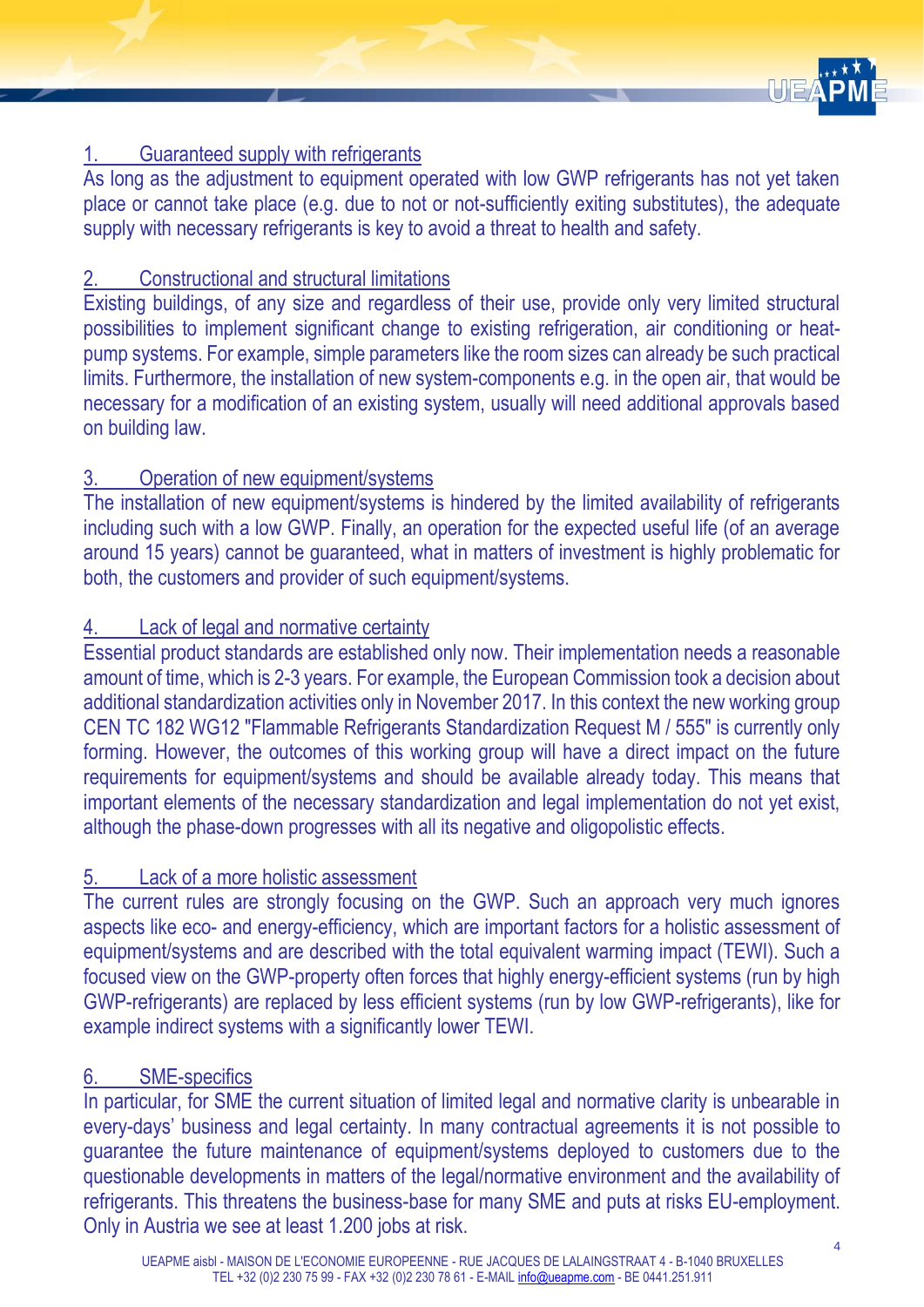

# **3. No strengthening of existing Regulation required**

UEAPME realises that with the current F-Gas Regulation applicable since 1 January 2015, some stakeholders are already calling for a strengthening of the existing Regulation. Other stakeholders are arguing that the introduction of a concrete date as of which the use of HFC refrigerants would be forbidden would be a better solution than the one applied by the F-Gas Regulation.

From UEAPME's of view, the step-by-step phase-down of HFC refrigerants introduced by the F-Gas Regulation is in principle a sensible and realistic way in order to achieve a continuous reduction of HFC refrigerants by1 January 2030.

An acceleration of the current deadlines and/or further decrease of the t eq CO2 put on the market in the upcoming years could jeopardize the capacity of SMEs in this sector of maintaining an efficient cold chain for lack of refrigerants. Also, an anticipation of investment plans is economically not feasible.

Indeed, a stricter regulation concerning the use of HFC refrigerants or a fixed phase out date would not improve the situation where we are faced with a decreasing amount of available HFC refrigerants while at the same time prices are increasing. The current boost in prices and availability limitations as described above actually show that the system in principle works, although some adjustments are needed to cushion the most disproportional effects.

Quite on the contrary, many end-users would be faced with the pressure to abruptly implement alternative solutions which would completely overwhelm not only them (end-users) but also equipment installers in terms of personnel, technical knowledge, organisational capabilities and economic means.

Indeed, as a matter of fact, operators of temperature-controlled warehouse facilities have planned their investments according to the provisions and the deadlines of the F-Gas Regulation and are counting on the legal certainty as provided in the Regulation.

On top of that reports from national member associations show that temperature-controlled logistics companies are faced with a lack of qualified and experienced technicians of the refrigeration and air conditioning contractor sector, equipment installers and technicians who are not properly familiar with bigger ammonia operated refrigeration systems.

UEAPME therefore call on the Commission to adequately take this situation into account during the upcoming revision of the F-Gas Regulation.

#### **4. Way forward**

**In the short term:**